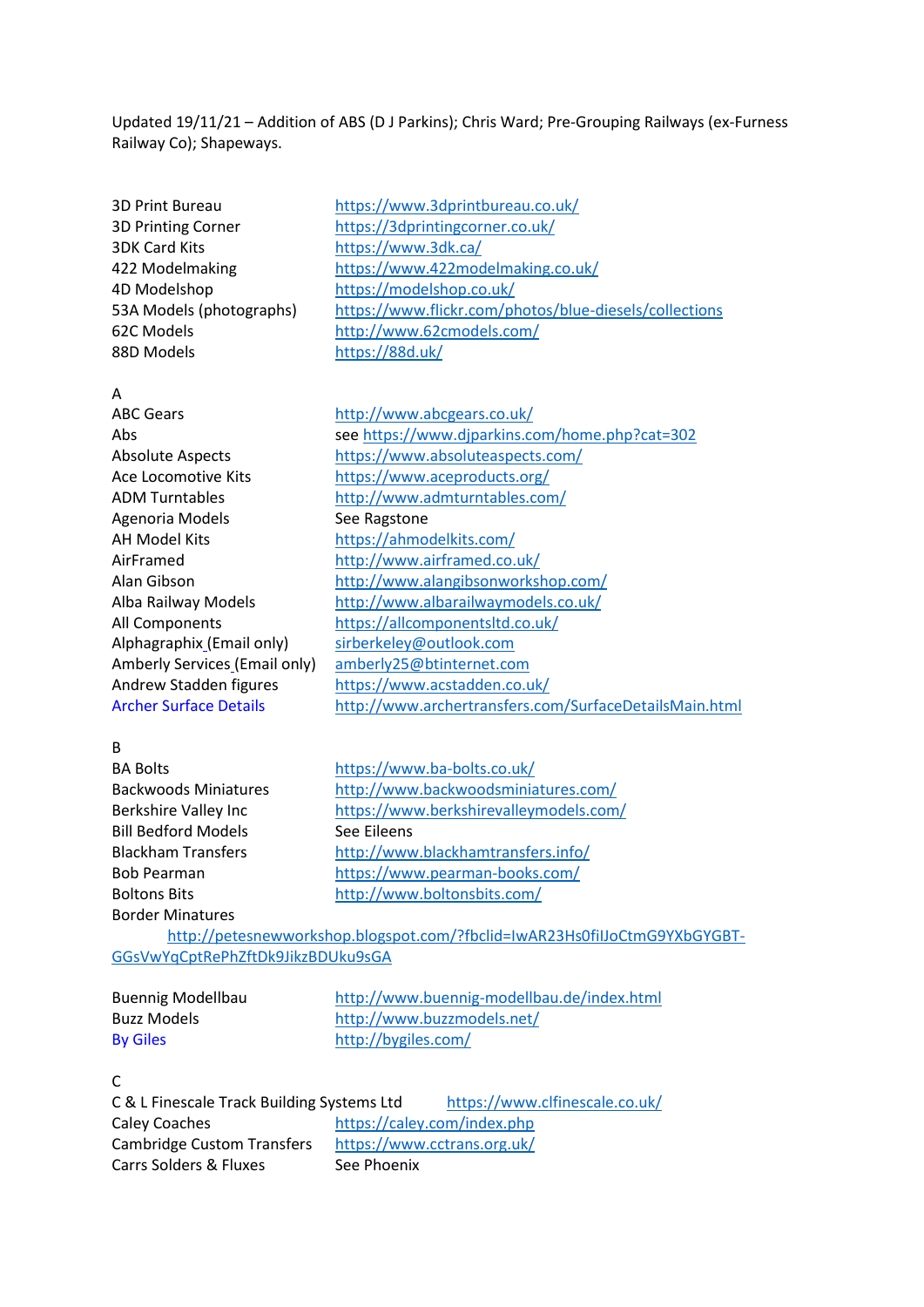Chris Ward [www.chris-draw.com](http://www.chris-draw.com/) Churchward Models See Phoenix CMA Creative Solutions <http://www.cmacsl.co.uk/> Colin Tyler Painting Services [coltyler@btinternet.com](https://d.docs.live.net/d2d4d56bcc8208f1/Documents/coltyler@btinternet.com) Cooper Craft See Slaters Crecy Publishing <http://www.crecy.co.uk/> CRT Kits <https://www.crtkits.co.uk/> CSP Models <http://cspmodels.com/> CVP Products <http://www.cvpusa.com/>

#### D

# E

Ceynix Railway Trees <http://www.railwaytrees.co.uk/> Chesham Loco Works <http://www.cheshamlocoworks.com/> Cice Figure Painting <https://artcice.wixsite.com/cice> Cliff Williams <http://www.cliffwilliams.co.uk/models/> Coastal DCC <https://www.coastaldcc.co.uk/> Connoisseur Models <http://www.jimmcgeown.com/> Cookson Gold <https://www.cooksongold.com/Jewellery-Tools/> Cornwall Model Boats <https://www.cornwallmodelboats.co.uk/> Cousins UK <https://www.cousinsuk.com/department/tools-equipment> CPL Products <https://www.cplproducts.net/> Craftybuild <https://bazz86.wixsite.com/craftybuild> C-Rail Intermodal <http://www.c-rail-intermodal.co.uk/> CuPalloys <https://www.cupalloys.co.uk/home/index.asp> Custom Model Decals <https://custom-model-decals.com/info/>

#### D P Associates See MTH Railking (UK)

D.C.Kits <https://www.dckits-devideos.co.uk/> Dallee Electronics Inc <https://www.dallee.com/> Dapol <https://www.dapol.co.uk/> Darstaed <https://www.darstaed.com/> David Andrews <http://www.locomotivekits.com/> DCC Concepts <https://www.dccconcepts.com/> DCC Fitting <https://www.dccconcepts.com/> DCC Supplies <https://www.dccsupplies.com/> DCC Train Automation <https://www.dcctrainautomation.co.uk/> DelTang Control Systems <http://www.deltang.co.uk/index.htm> Detail Matters <https://www.detailmatters.co.uk/> Detailed Miniatures <http://www.detailedminiatures.co.uk/> Diane Carney <https://www.loco-nameplates.co.uk/> Digitrains <https://www.digitrains.co.uk/> Dingham Autocoupler <http://www.dingham.co.uk/> Dirty Down <https://dirtydown.co.uk/> DJH Model Loco <https://www.djhmodelloco.co.uk/> D J Parkins <https://www.djparkins.com/home.php?cat=302> Duncan Models <http://www.duncanmodels.co.uk/>

E.B. Models <http://www.mjwsjw.co.uk/> Eastsidepilot <http://www.eastsidepilot.com/> Easy-Build Coaches <http://www.easybuildcoaches.co.uk/> EDM Models <https://ngtrains.com/shop/>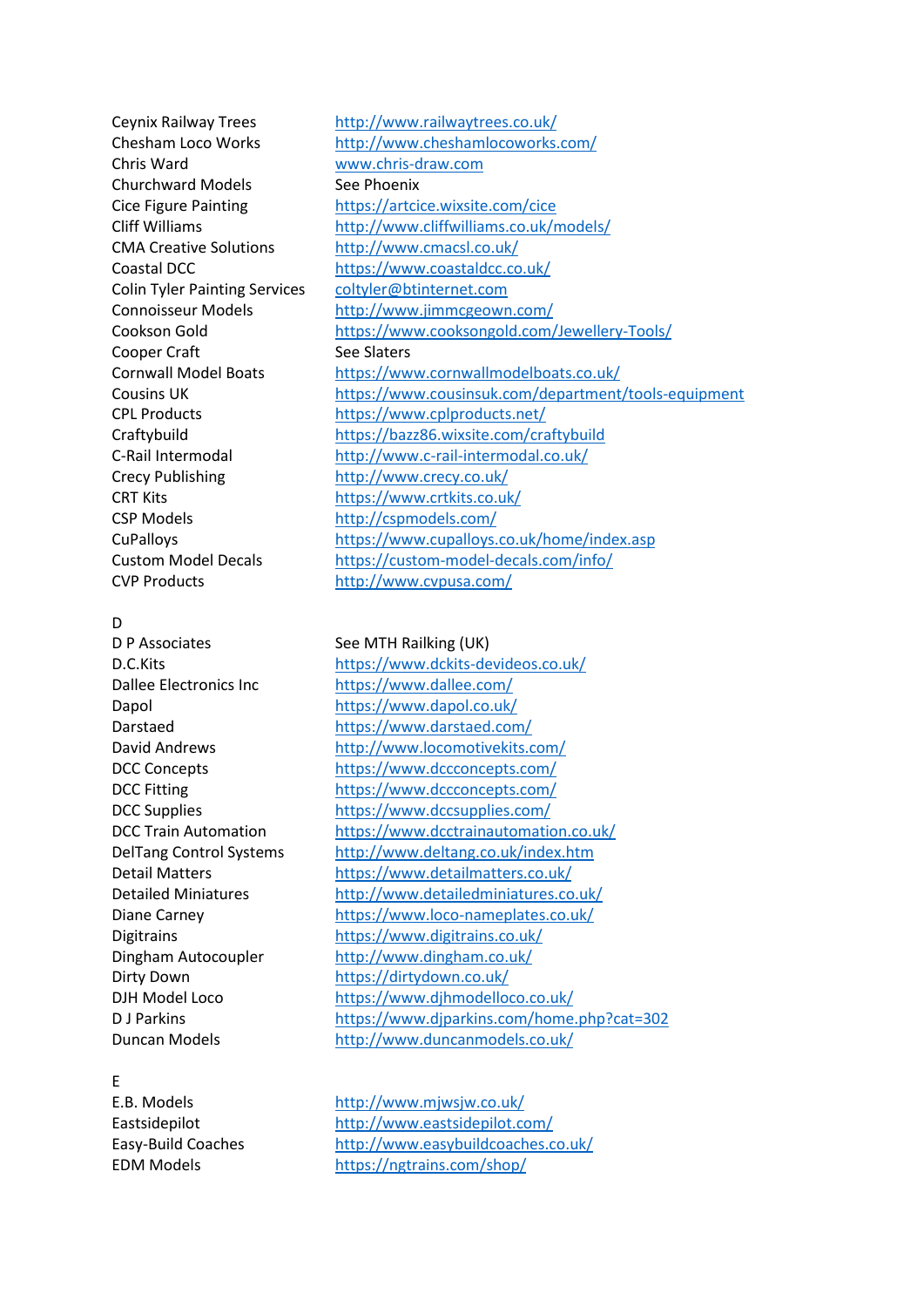| https://eezyloads.co.uk/                                                |  |  |
|-------------------------------------------------------------------------|--|--|
| https://www.eileensemporium.com/                                        |  |  |
| https://www.ekpsupplies.com/                                            |  |  |
| https://www.ellisclarktrains.co.uk/                                     |  |  |
| https://www.ema-models.co.uk/                                           |  |  |
| Emkay Screw Supplies https://www.emkayscrews.co.uk/                     |  |  |
| Erik Olsen (Modelbaneteknik) http://www.modelbaneteknik.dk/index-e.htm# |  |  |
| https://www.everythingairbrush.com/                                     |  |  |
| https://exactoscale.com/                                                |  |  |
| https://www.expressmodels.co.uk/                                        |  |  |
|                                                                         |  |  |

F

Fast Tracks <https://www.handlaidtrack.com/> Fine Scale Brass (UK) <https://www.finescalebrass.co.uk/index.htm?> Finescale Model World <https://www.finescalemodelworld.co.uk/> Finney7 <http://www.finney7.co.uk/> First Class Kits <https://www.firstclasskits.co.uk/> Floquil / Testors Paints <https://www.testors.com/> Footplate Models <https://www.footplate.co.uk/> Fosworks <https://fosworks.co.uk/> Fox Transfers <https://www.fox-transfers.co.uk/> Furness Railway Wagon Co see Pre-Grouping Railways

# G

| <b>GCR Society</b>                                                              | http://www.gcrsociety.co.uk/               |
|---------------------------------------------------------------------------------|--------------------------------------------|
| G F Controls                                                                    | http://www.gfcontrols.co.uk/               |
| <b>GJH Plant Company</b>                                                        | Grahaminnorfolk@aol.com                    |
| <b>Gaugemaster Controls</b>                                                     | https://www.gaugemasterretail.com/magento/ |
| Geoscenics                                                                      | https://www.geoscenics.co.uk/              |
| Gladiator                                                                       | https://www.gladiatormodels.com/           |
| Grainge & Hodder Ltd                                                            | https://www.graingeandhodder.co.uk/        |
| Gramodels                                                                       | https://www.gramodels.co.uk/               |
| <b>Grandt Line Products</b>                                                     | https://sanjuanmodelco.com/                |
| Great Eastern Models                                                            | http://www.greateasternmodels.co.uk/       |
| Green Scene                                                                     | https://www.green-scenes.co.uk/            |
| http://greenwoodmodelrailwayproducts.co.uk/<br>Greenwood Model Railway Products |                                            |
| <b>GRP Model Buildings</b>                                                      | https://www.grpmodels.com/                 |
| <b>GSWR Association</b>                                                         | http://www.gswra.org/index.html            |
| Guilplates (Email only)                                                         | guilplat@globalnet.co.uk                   |
| <b>GWR Fasteners</b>                                                            | https://www.gwr-fasteners.co.uk/           |
|                                                                                 |                                            |

#### H

Hannants <https://www.hannants.co.uk/> Hansen Trains <https://www.hansen-trains.de/> Hardy's Hobbies <https://hardyshobbies.co.uk/> Hattons <https://www.hattons.co.uk/> Haywood Railway (Email only) [gp.gill@yahoo.co.uk](https://d.docs.live.net/d2d4d56bcc8208f1/Documents/gp.gill@yahoo.co.uk) Heathcote Electronics <http://www.heathcote-electronics.co.uk/> Heljan <http://www.heljan.dk/shop/frontpage.html> Helmsman Electonics/Model Rail See Peco HMRS <https://hmrs.org.uk/>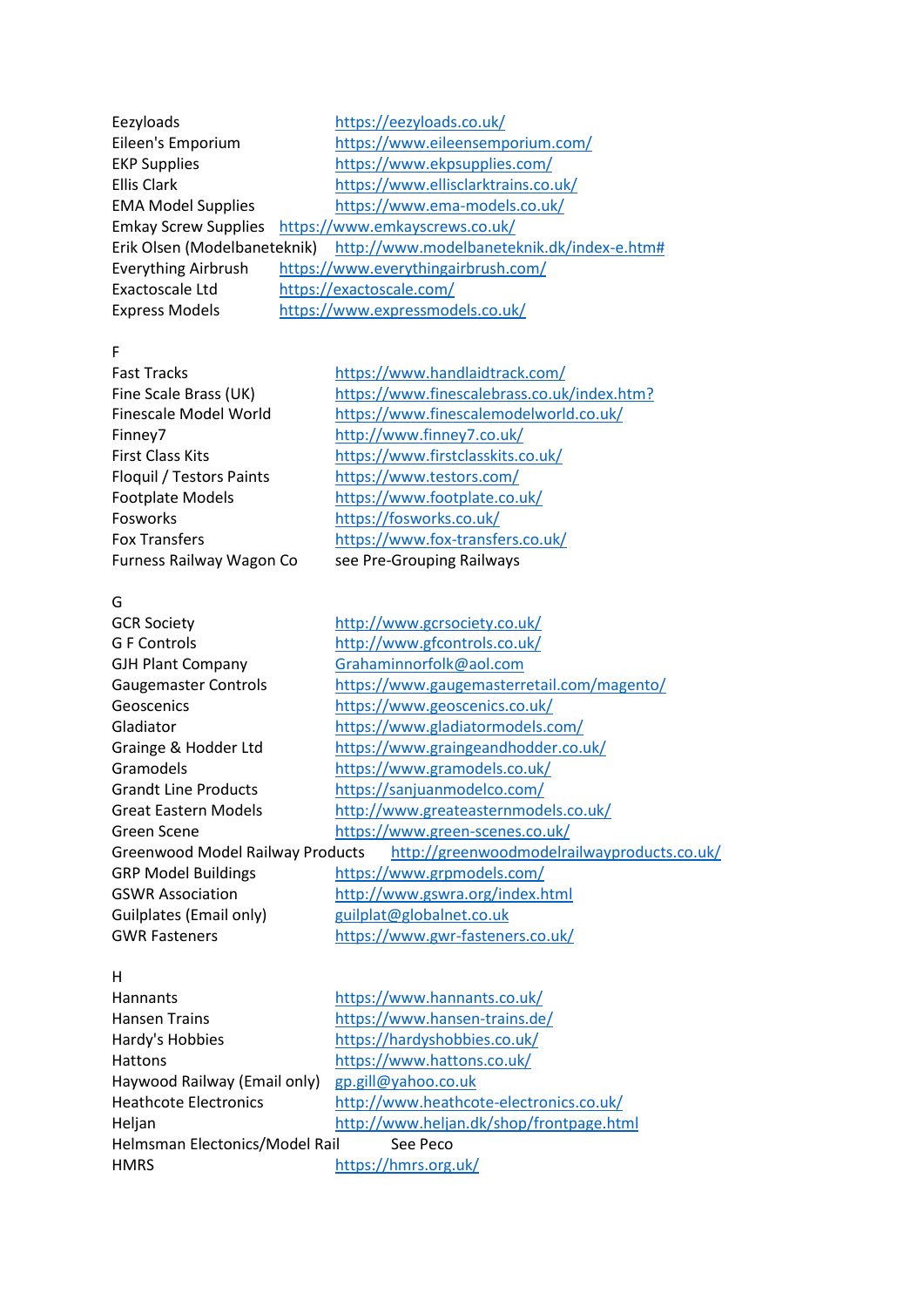Hollywood Foundry Holt Model Railways

# Hobby Holidays <http://www.hobbyholidays.co.uk/>

Howes Models Ltd. <https://howesmodels.co.uk/> H S Walsh <https://www.hswalsh.com/categories/watch-clock-making-tools> Hurst Models [http://www.hurstmodels.com/7/hm\\_7mm.htm](http://www.hurstmodels.com/7/hm_7mm.htm)

## I

Impressionist Models See Intentio Indigo Works Intentio [http://www.intentio.shop](http://www.intentio.shop/) International Models Invertrain Model Railways <https://invertrain.com/>

Ian Kirk Model Engineering <https://www.iankirkmodels.co.uk/> Ian Lindsay Models <http://www.ianlindsaymodels.com/> Ian MacCormac Models <http://ianmaccormacmodels.blogspot.com/> Ian Rathbone Painting <http://www.ianrathbonemodelpainting.co.uk/> id Backscenes <https://www.art-printers.com/>

Irwell Press <http://www.irwellpress.com/> Isinglass Models<br>Items Mail Order <https://www.isinglass-models.co.uk/><br>http://itemsmailorderascrews.com/ <http://itemsmailorderascrews.com/>

#### J

| J & M Hughes                                                 | https://www.jandmhughesogauge.com/                       |
|--------------------------------------------------------------|----------------------------------------------------------|
| J.P.L. Models                                                | https://www.ebay.co.uk/str/jpltrains                     |
|                                                              | (email jplmodels@yahoo.co.uk)                            |
| Javelin (Geoff Stratford) (Email only) geoff14st@hotmail.com |                                                          |
| John Harvey                                                  | https://www.facebook.com/JWH.Scale.Locomotives           |
| Judith Edge Kits                                             | https://www.ukmodelshops.co.uk/catalogue/judithedge.html |
| Just the Ticket                                              | https://www.justtheticketsupplies.co.uk/                 |

## K

| K&L Model Railways (Email only) | klmodelrailways@optusnet.com.au                   |
|---------------------------------|---------------------------------------------------|
| K&R Replicas                    | http://www.kandrreplicas.co.uk/                   |
| Kadee Couplers                  | https://www.kadee.com/                            |
| Karlgarin Models                | http://www.karlgarin.com/                         |
| KBscale                         | See Light Rail Stores                             |
| Keiran Ryan Models              |                                                   |
| Kemilway                        | https://www.kemilway.com/index.html               |
| Ken's Profiles (Email only)     | ken.degroome@btinternet.com                       |
| <b>Kings Cross Plates</b>       | http://www.gcrsociety.co.uk/kingscrossplates.html |
| Kirtley Model Buildings         | https://www.kirtleymodels.co.uk/                  |
| Kittle Hobby                    | http://www.kittlehobby.com/index.html             |
| Kitwood Hill Models             | http://www.kitwoodhillmodels.com/                 |
| KMS Railtech                    | https://www.kmsrailtech.co.uk/                    |
| Kohs & Company                  | https://www.kohs.com/index.html                   |
| <b>KS Laser Designs</b>         | https://kslaserdesigns.com/                       |
| KW Trams                        | http://www.kwtrams.co.uk/                         |
|                                 |                                                   |

L

L.H.Loveless <http://www.loveless.co.uk/>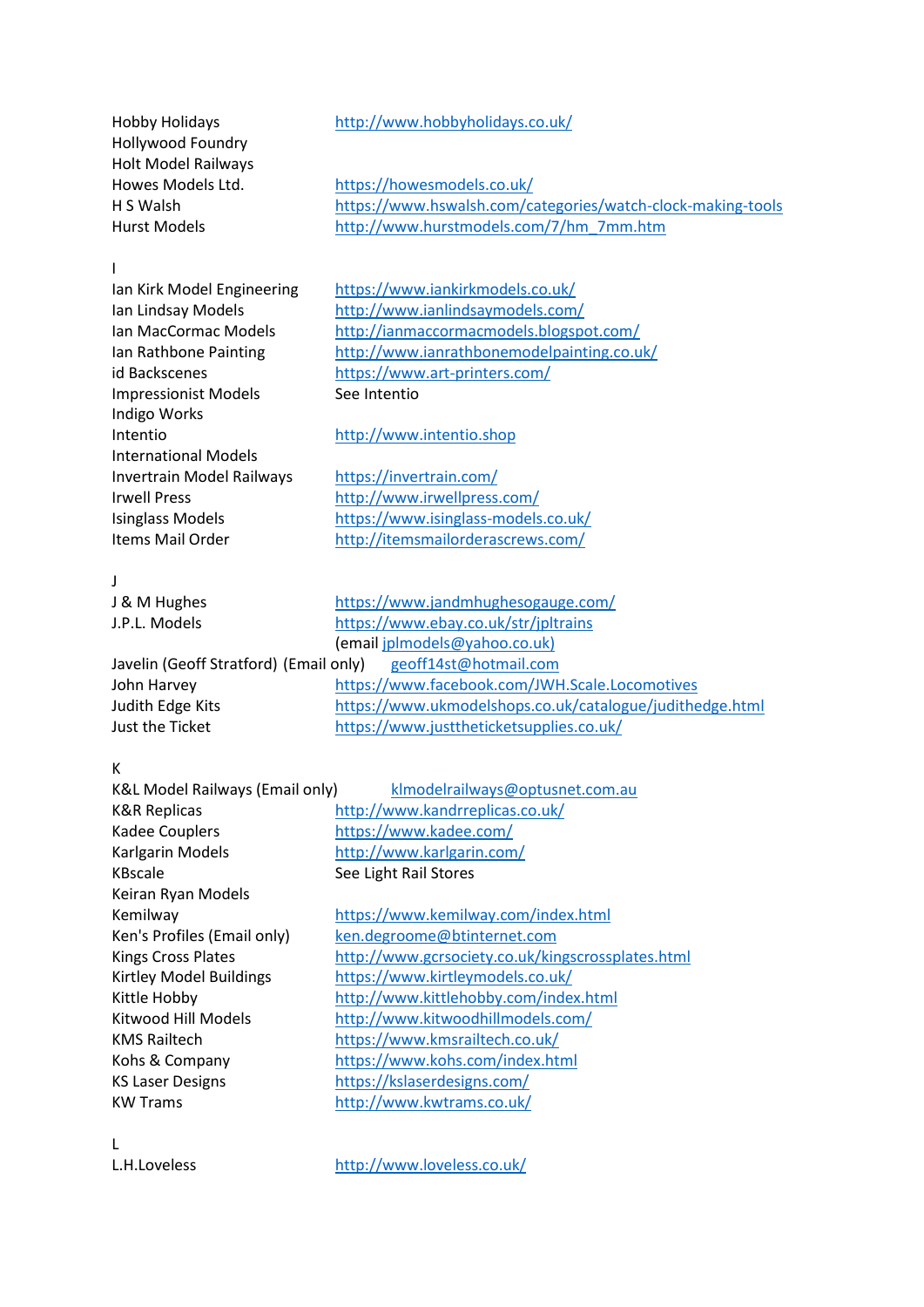| Langley Miniature Models           | http://www.langleymodels.co.uk/awd1/                                    |
|------------------------------------|-------------------------------------------------------------------------|
| Lanky Kits                         | http://www.lankykits.co.uk/                                             |
| Laser Cut Railway Models           | https://www.lasercutrailwaymodels.co.uk/index.cfm?                      |
| Laurie Griffin                     | https://www.lgminiatures.co.uk/                                         |
| <b>LCUT Creative</b>               |                                                                         |
|                                    | http://www.lcut.co.uk/index.php?page=pages/productsOg&title=7mm%20scale |
| Lee Marsh Model Co                 | https://www.leemarshmodelco.com/                                        |
| Lenz 0 Gauge                       | https://www.lenz-elektronik.de/                                         |
| <b>Light Railway Stores</b>        | https://www.lightrailwaystores.co.uk/                                   |
| <b>Lionheart Trains</b>            | https://www.lionhearttrains.com/                                        |
| LNWR Society (photographs)         | https://Inwrs.zenfolio.com/                                             |
| Loksound                           | http://www.esu.eu/en/start/                                             |
| LSWRArt                            | https://www.shapeways.com/shops/O-gauge-supplies                        |
| Lynx Models                        | https://www.lynxmodels.net/                                             |
|                                    |                                                                         |
| M                                  |                                                                         |
| M & J Models                       | https://www.mandjmodels.co.uk/                                          |
| Magclic                            | https://www.magclics.co.uk/                                             |
| Magnet Insurance Services Ltd      | https://www.modelrailwayinsurance.co.uk/default.aspx                    |
| Malcolm Mitchell's A Shop          | http://www.swindonworks.co.uk/                                          |
| Marcway                            | http://marcway.net/point.php                                            |
| Mark Wood                          | http://www.markwoodwheels.co.uk/wheels/gauge0locosets.htm               |
| Markits                            | http://www.markits.com/                                                 |
| Masterpiece Models                 | https://www.masterpiecemodels.co.uk/                                    |
| <b>MBS Models</b>                  | http://modelbuildingservices.co.uk/                                     |
| <b>MegaPoints Controllers</b>      | https://megapointscontrollers.co.uk/?v=79cba1185463                     |
| <b>Mercian Model Rail</b>          |                                                                         |
| Metalsmith (Leeds) Ltd             | http://www.metalsmith.co.uk/                                            |
| <b>Metcalfe Models &amp; Toys</b>  | https://www.metcalfemodels.com/                                         |
| <b>Midland Carriage Works</b>      | http://www.midland-carriage-works.co.uk/                                |
| <b>Midland Railway Centre</b>      | http://www.midrailcentre.com/                                           |
| Minerva Model Railways             | https://www.minervamodelrailways.co.uk/                                 |
|                                    | Missenden Abbey Railway Modellers Weekends https://mrmbookings.org.uk/  |
| MM1 Models NMM                     | http://mm1models.co.uk/                                                 |
| MMM (Made in Manchester Models)    | https://www.madeinmanchestermodels.com/                                 |
| Model 0 Kits                       | https://modelokits.com/                                                 |
| <b>Model Building Services</b>     | http://modelbuildingservices.co.uk/                                     |
| Model Buildingwise                 | http://www.spanglefish.com/modelbuildingwise/                           |
| <b>Model Fixings</b>               | https://www.modelfixings.co.uk/                                         |
| Model Railroad Craftsman           | https://mrrc.com.au/                                                    |
| Model Railway Repair               |                                                                         |
|                                    | http://www.spanglefish.com/modelrailwayrepairs/index.asp?pageid=150218  |
| <b>Model Railway Solutions</b>     | https://www.modelrailwaysolutions.co.uk/                                |
| <b>Model Rectifier Corporation</b> | https://www.modelrectifier.com/Default.asp                              |
| <b>Model Signal Engineering</b>    | see Wizard Models                                                       |
| Modelex                            | http://www.modelexmodelrailways.co.uk/                                  |
| Modell Ost                         | http://www.modellost.co.uk/                                             |
| <b>Modellers Mecca</b>             | https://modellers-mecca.co.uk/                                          |
| <b>Modellers Warehouse</b>         | https://www.modellerswarehouse.com.au/                                  |
| <b>Modelling Tools</b>             | https://www.modellingtools.co.uk/                                       |
| Modelmaster Jackson Evans          | https://modelmaster.uk/                                                 |
|                                    |                                                                         |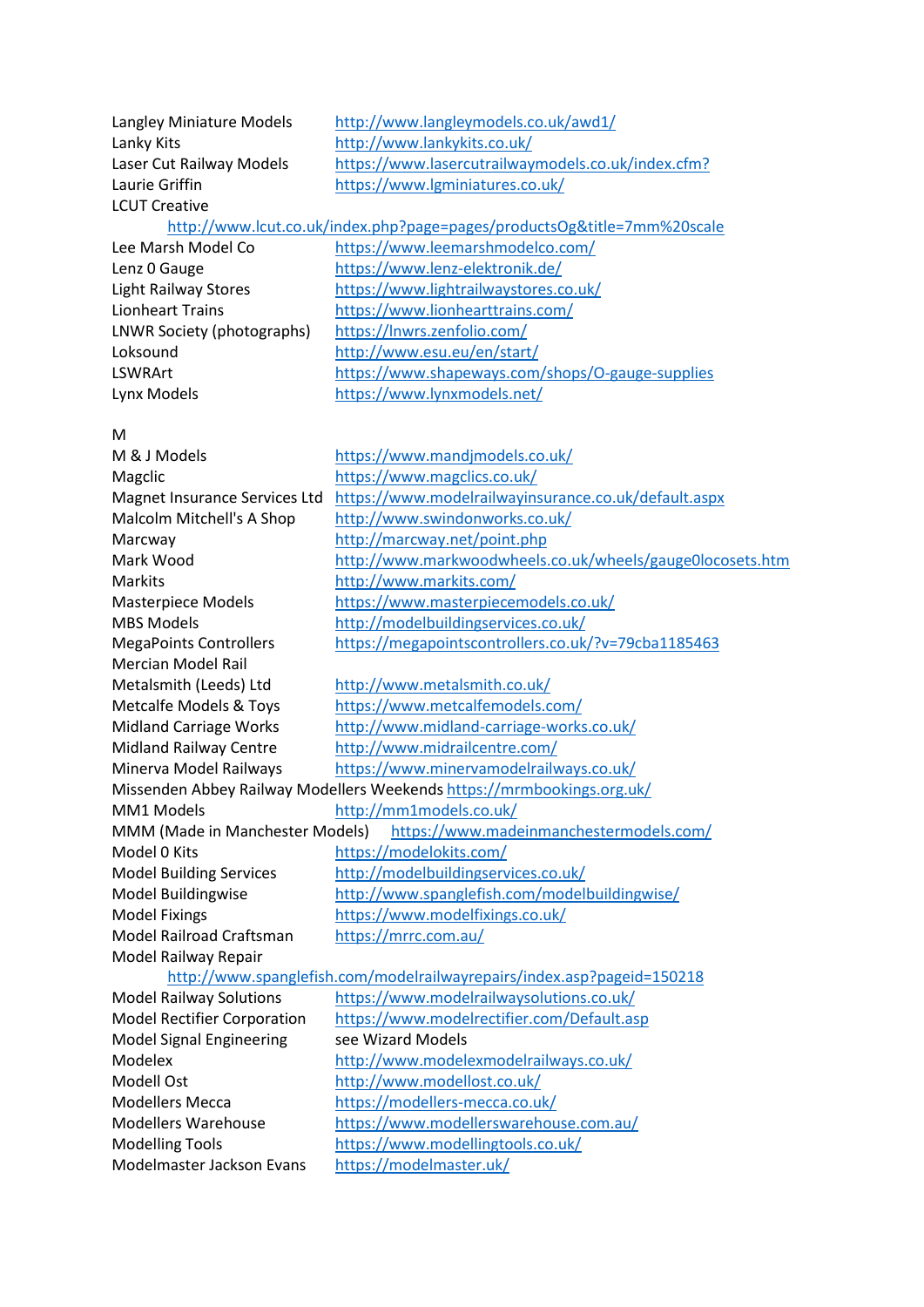| Modelu                      | https://www.modelu3d.co.uk/                |               |
|-----------------------------|--------------------------------------------|---------------|
| <b>Modern Motive Power</b>  | https://www.djparkins.com/home.php?cat=302 |               |
| <b>Modern Outline Kits</b>  | http://www.modernoutline.co.uk/            |               |
| Monk's Gate Models          | https://monksgate.squarespace.com/         |               |
| <b>Morley Controllers</b>   | http://morleycontrollers.com/              |               |
| Motionco                    | https://www.motionco.co.uk/                |               |
| <b>MSC Models</b>           | http://www.mscmodels.co.uk/                |               |
| Mt. Albert Scale Lumber Co, | https://www.handlaidtrack.com/             | [Fast Tracks] |
| <b>MTH Europe</b>           | https://www.mthtrains.com/europe           |               |
| MTH Railking (UK)           | http://www.railking.co.uk/ogauge/intro.htm |               |
| <b>MVL Bridges</b>          | http://www.mvlbridges.co.uk/               |               |
| Myford Ltd.                 |                                            |               |
| MyLocoSound                 | http://www.mylocosound.com/                |               |

## N

N Brass Locomotives <https://www.nbrasslocos.co.uk/> N.B.Models Narrow Gauge Modeling Co <http://www.narrowgaugemodeling.com/> Narrow Planet see Light Railway Stores Neil Podbery Weathering [http://www.neilpodberyfineart.co.uk/#weathering](http://www.neilpodberyfineart.co.uk/%23weathering) Newmarket Model Construction <https://www.thomasmesser.co.uk/> Nick Tozer Railway Books <http://www.railwaybook.com/> Nigel Bird Books <http://www.nigelbirdbooks.co.uk/> Noggin End Metals <https://www.nogginend.com/> NMRS Models Range dispersed to GJH (Buffers), JPL (Backheads, Wagon kits), Ace Products (Loco kits, wagon kit), PRMRP (wagons), Invertrain (Wagons & Loco chassis accessories) & Phoenix (Remaining wagons) Northumbrian Painting Service <https://www.paintinghistory.co.uk/>

NorthWest Short Line <https://nwsl.com/>

# $\Omega$

Off The Rails See Shapeways

## P

P.R.Model Railway Products <http://www.prmrp.com/> Parkside Dundas See Peco PECO <https://peco-uk.com/> Peter Cowling enterstanding [peter377cowling@gmail.com](https://d.docs.live.net/d2d4d56bcc8208f1/Documents/peter377cowling@gmail.com)

Old Time Workshop <http://www.oldtimeworkshop.co.uk/> Omen Miniatures <https://www.omen-miniatures.com/> Orion Rail Kits (Email only) [j.d.colebrooke@talk21.com](https://d.docs.live.net/d2d4d56bcc8208f1/Documents/j.d.colebrooke@talk21.com) Osborn's Models <https://www.osbornsmodels.com/> Outback Models <http://www.outbackmodels.com/>

# Pacific Models <http://www.pacificmodels.co.uk/> Paul Smith [birmingham.smiths@gmail.com](https://d.docs.live.net/d2d4d56bcc8208f1/Documents/7mm%20Scale%20Society/birmingham.smiths@gmail.com) Parliamentary Trains Ltd <http://www.parlytrains.co.uk/> Paul Bartlett's photographs <https://paulbartlett.zenfolio.com/> Peartree Engineering <http://www.modelrailwayparts.com/> Pen & Sword Books <https://www.pen-and-sword.co.uk/> Permaway <http://www.permaway.co.uk/> Peter Clark Models <http://www.peterclarkkits.com/>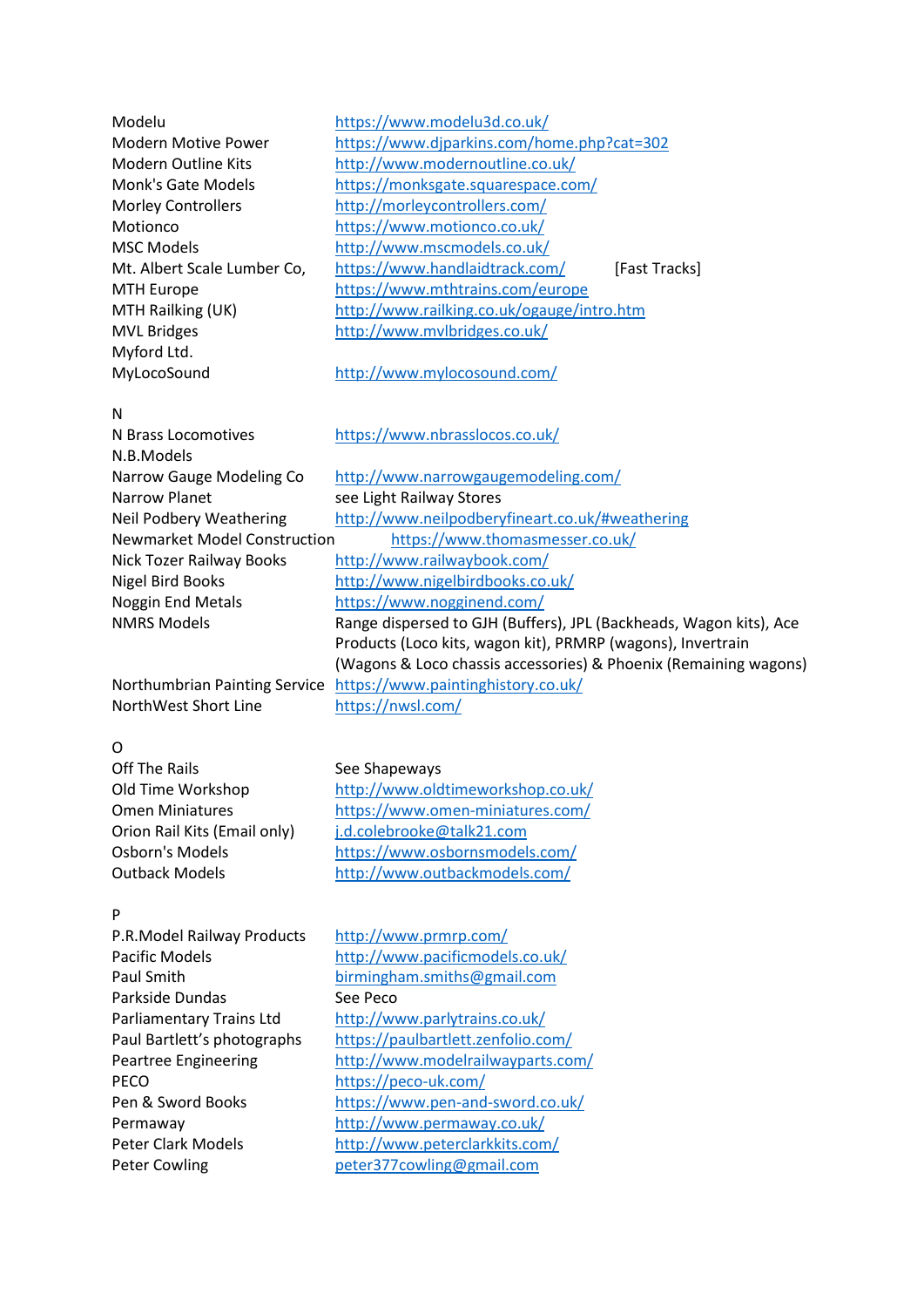Powermaster Motors

## Q

#### R

Redscale Modellbau See Hattons

PH Designs <http://www.phd-design-etchings.co.uk/> Phoenix Precision Paints <https://www.phoenix-paints.co.uk/> Photo-Etch <http://www.photo-etch.co.uk/> Picture Pride Displays <https://picture-pride-displays.co.uk/> Plataurum Design [Richard-sheard@btconnect.com](https://d.docs.live.net/d2d4d56bcc8208f1/Documents/Richard-sheard@btconnect.com) Polak UK and Ireland <https://polakscenics.uk/> Poppy's Woodtech <http://www.poppyswoodtech.co.uk/> Port Wynnstay Models [phil@portwynnstay.co.uk](https://d.docs.live.net/d2d4d56bcc8208f1/Documents/phil@portwynnstay.co.uk)

Powsides <https://www.powsides.co.uk/> PPD Ltd <https://www.ppdltd.com/> PR Components [roles.pete@googlemail.com](https://d.docs.live.net/d2d4d56bcc8208f1/Documents/roles.pete@googlemail.com) Precision Decals <http://www.precisiondecals.com/> Precision Labels <http://www.precisiondecals.com/> Precision Scale Co <https://www.precisionscaleco.com/> Precision Scale Models <http://precisionscalemodels.com.au/> Pre-Grouping Railways <https://pregroupingrailways.com/> Premier Components <https://www.premiercomponents.co.uk/> Prime Miniatures <https://prime-miniatures.co.uk/> Primo Models <https://primomodels.co.uk/> Progress Products <http://www.progress-products.co.uk/> Promod <https://promod-diecast.com/> Proto Neo <https://www.protoneo.com/> Protocab <https://www.protocab.com/welcome> Purple Bob's Hobbies <https://purplebob.co.uk/>

Quainton Road Models <http://www.quainton-road-models.co.uk/>

Radley Models <https://www.radleymodels.com/> Ragstone Models <http://www.ragstonemodels.co.uk/> Rail Model <https://railmodel.co.uk/> Rail-Online <https://www.rail-online.co.uk/> Railroom Electronics <https://www.railroomelectronics.co.uk/> Rail-Scale-Models <http://www.rail-scale-models.com/> Railtec Models <https://www.railtec-models.com/> Railway Hobby <https://www.railwayhobby.co.uk/> Railwayscenics <https://www.railwayscenics.com/> Redcraft Engineering [redcraftengineering@outlook.com](https://d.docs.live.net/d2d4d56bcc8208f1/Documents/redcraftengineering@outlook.com) Reinhart Uhde <http://www.uhde-info.de/> Revolution Trains <http://www.revolutiontrains.com/> Roger Smith <http://www.rogersmithmodelrailways.com/> Routemex <https://www.routemex.com/shop/shop.html> Roxey Mouldings <https://www.roxeymouldings.co.uk/> RPM Model Locomotives <https://www.rpmmodels.co.uk/> Rumney Models <http://website.rumneymodels.co.uk/>

S

S & D Models <https://www.sanddmodels.co.uk/>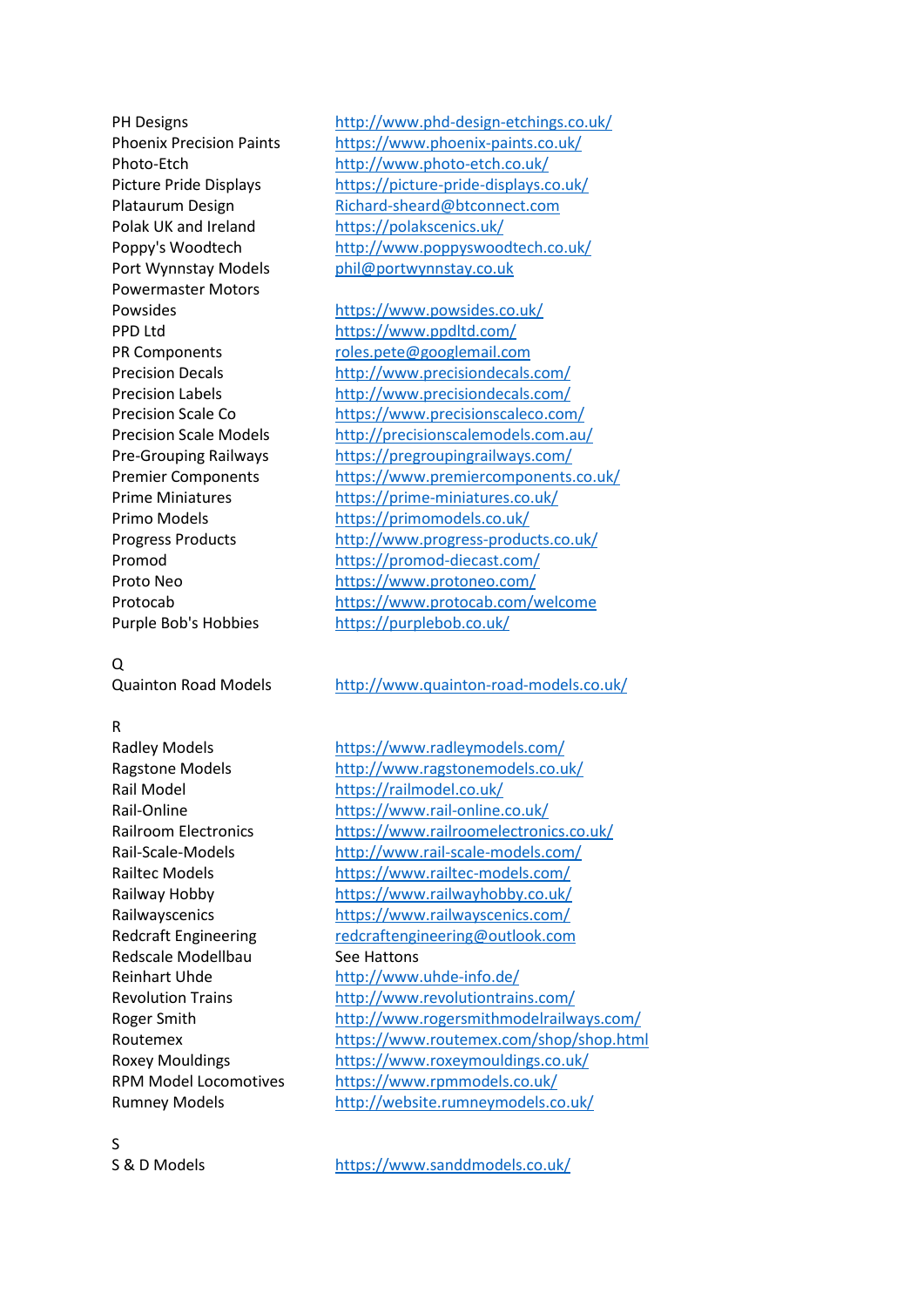S M Models <http://www.smmodels.webeden.co.uk/> Sanspareil ICS See CSP Models Scorpio Models [scorpio7uk@gmail.com](mailto:scorpio7uk@gmail.com) SERkits <https://serkits.com/> Severn Models <https://severnmodels.com/> Shesto Tools & Hobbies [www.shesto.co.uk](https://d.docs.live.net/d2d4d56bcc8208f1/Documents/www.shesto.co.uk) Signature Railway Kits [john1067@hotmail.co.uk](https://d.docs.live.net/d2d4d56bcc8208f1/Documents/john1067@hotmail.co.uk) Skytrex Ltd <https://www.ogauge.co.uk/> St. Petersburg Tram Collection <https://www.sptc-spb.ru/> Steamline Ltd. <http://www.steamline.co.uk/> Stephen Freeman <http://www.borgrail.com/> Sunset Models Inc <http://www.3rdrail.com/sunsetmodels.html>

San Juan Model Company <https://sanjuanmodelco.com/> Sankey Scenics <https://www.sankeyscenics.co.uk/> Sarik Hobbies <https://www.sarikhobbies.com/> SBT Developments <https://www.sbtdevelopments.com/> Scale Cast [https://www.scalecast.co.uk/#/](https://www.scalecast.co.uk/%23/) Scale Hardware <https://www.modelmotorcars.com/> Scale Link <https://www.scalelink.co.uk/acatalog/> Scale Link Fretcetera <https://www.scalelinkfretcetera.co.uk/> Scale Model Scenery <https://www.scalemodelscenery.co.uk/> Severn Mill Nameplates <http://www.severnmillnameplates.co.uk/> Shapeways <https://www.shapeways.com/marketplace?tag=uk> Shawplan <http://www.shawplan.com/spcat.htm> Sidelines <http://www.sidelinescoaches.co.uk/> Slaters Plastikard <https://slatersplastikard.com/> Small Scale Lights <https://www.smallscalelights.co.uk/> Smallbrook Studio <http://smallbrookstudio.co.uk/> Smart Models <http://www.smartmodels.co.uk/> Solders & Fluxes <https://soldersandfluxes.co.uk/> South Eastern Finecast <http://www.sefinecast.co.uk/> South West Digital <http://www.southwestdigital.co.uk/> Springside Models <https://www.springsidemodels.com/> Squires Model and Craft Tools <http://www.squirestools.com/> Stacey's Miniature Masonry <http://www.miniaturebricks.com/> Stanthea Models <http://homepages.plus.net/stanthea/models/> Station Road Baseboards <https://www.stationroadbaseboards.co.uk/> Stoneybridge Structures <http://www.stoneybridge.co.uk/index.asp> Streetscene Models <https://www.streetscenemodels.co.uk/> Studio Scale Models <http://www.studio-scale-models.com/>

#### T

| <b>T J Mallard</b>                                               | https://timallard.co.uk/                                |
|------------------------------------------------------------------|---------------------------------------------------------|
| Taff Vale Models (inc. Dragon Models) http://www.taffvale.wales/ |                                                         |
| Templot                                                          | http://www.templot.com/                                 |
| <b>Ten Commandments</b>                                          | https://tencommandmentsmodels.co.uk/                    |
| <b>Terry Russell Trams</b>                                       | http://www.terryrusselltrams.co.uk/                     |
| The Engine Shed                                                  | See Gaugemaster                                         |
| The Model Dockyard                                               | https://www.model-dockyard.com/acatalog/1 48 Scale.html |
| The Model Tree Shop                                              | https://www.themodeltreeshop.co.uk/                     |
| <b>Tichy Train Group</b>                                         | https://www.tichytraingroup.com/Home.aspx               |
|                                                                  |                                                         |